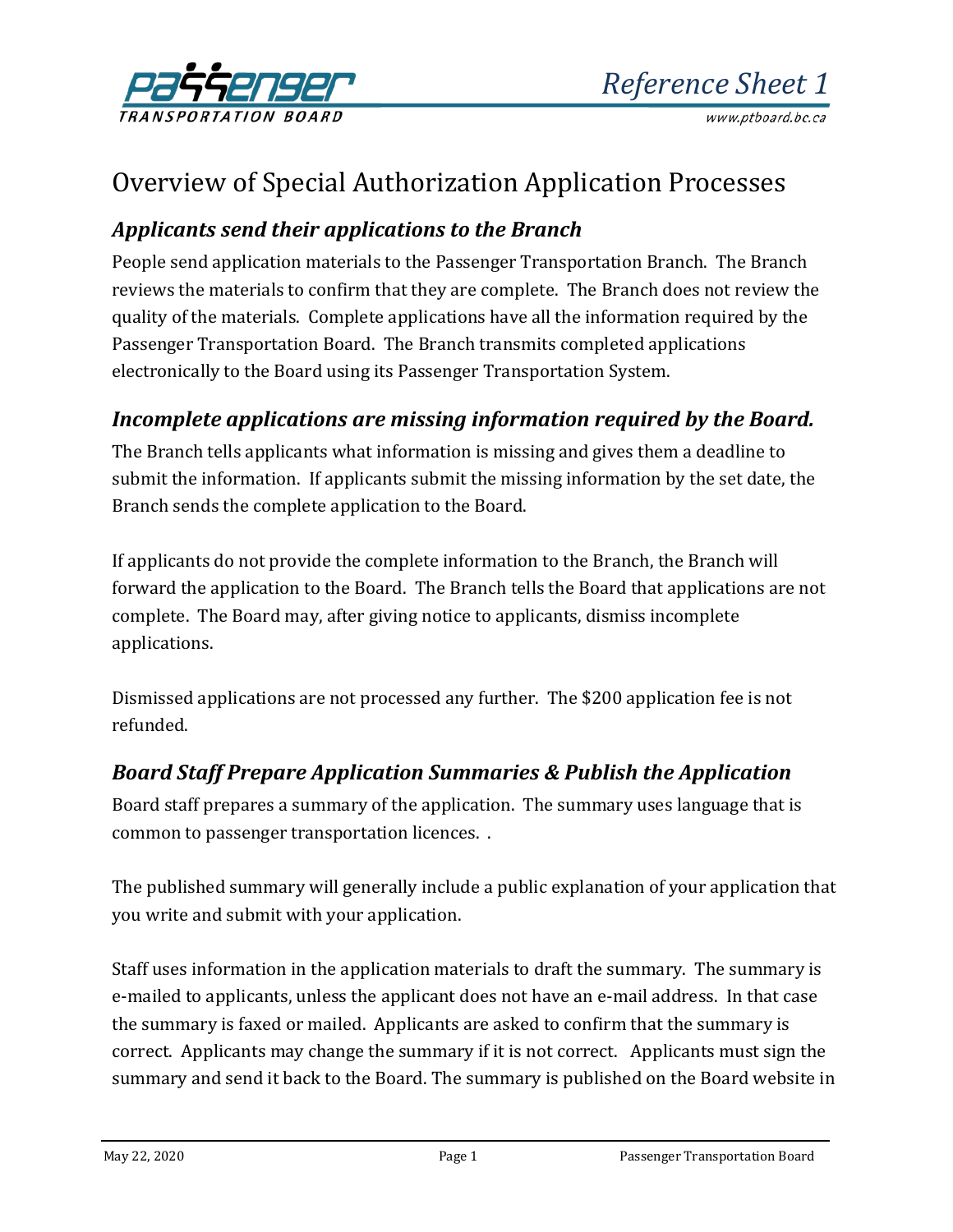its *[Bulletin](https://www.ptboard.bc.ca/bulletins.htm)*. The Bulletin is published at least on Wednesday but may be published other days if the Board considers it necessary The published application summary is public notice of the fact and nature of application.

#### *Submissions on Applications*

The Board accepts submissions on applications. Most submissions are from people who oppose an application. However, people may make a submission in support of an application. Submissions must be sent to the Board by a set date. The submission deadline is posted in the Board's *[Bulletin](https://www.ptboard.bc.ca/bulletins.htm)* where the application summary is posted. Submission deadlines vary depending on the type of application. People making submissions pay a \$50 submission fee. See Reference Sheet 8: [Making a Submission on an Application.](http://www.th.gov.bc.ca/forms/getForm.aspx?formId=1198)

## *Applicant Replies to Submissions*

Board staff send submissions to applicants. Applicants are usually given seven days to send a reply to the Board. Submissions and the applicant's replies are part of the application file that is reviewed by the Board.

#### *File Overviews*

Board staff prepare a brief overview of the application file. This overview includes information from the applicant. Submissions and applicant replies are noted. Public information about other licensees in an area may also be included. Information about other licensees is on the [Industry Info](http://www.th.gov.bc.ca/ptb/operators.htm) webpage of the Board website.

## *Panel is Appointed*

Staff advise the Chair of the Board that the application file is ready to go to the Board for a decision. The Chair appoints a panel to review the application. Most panels have one Board member. Some have more than one. (The Chair can assign the file to him or herself).

## *Board Processes: File Reviews, Investigations and Oral Hearings*

The Panel reviews the file. Most Board decisions are made after a review of the application file. This is a "file review". The Board may have further questions for an applicant, a submitter or another person. This is a "board investigation". The Board may ask the Registrar of Passenger Transportation to undertake a more detailed investigation of all or part of the application. This is referred to as a "registrar rnvestigation". The Board may also hold an oral hearing to hear first-hand from applicants, submitters or other persons. Oral hearings are open to the public. Very few applications are set down for an oral hearing.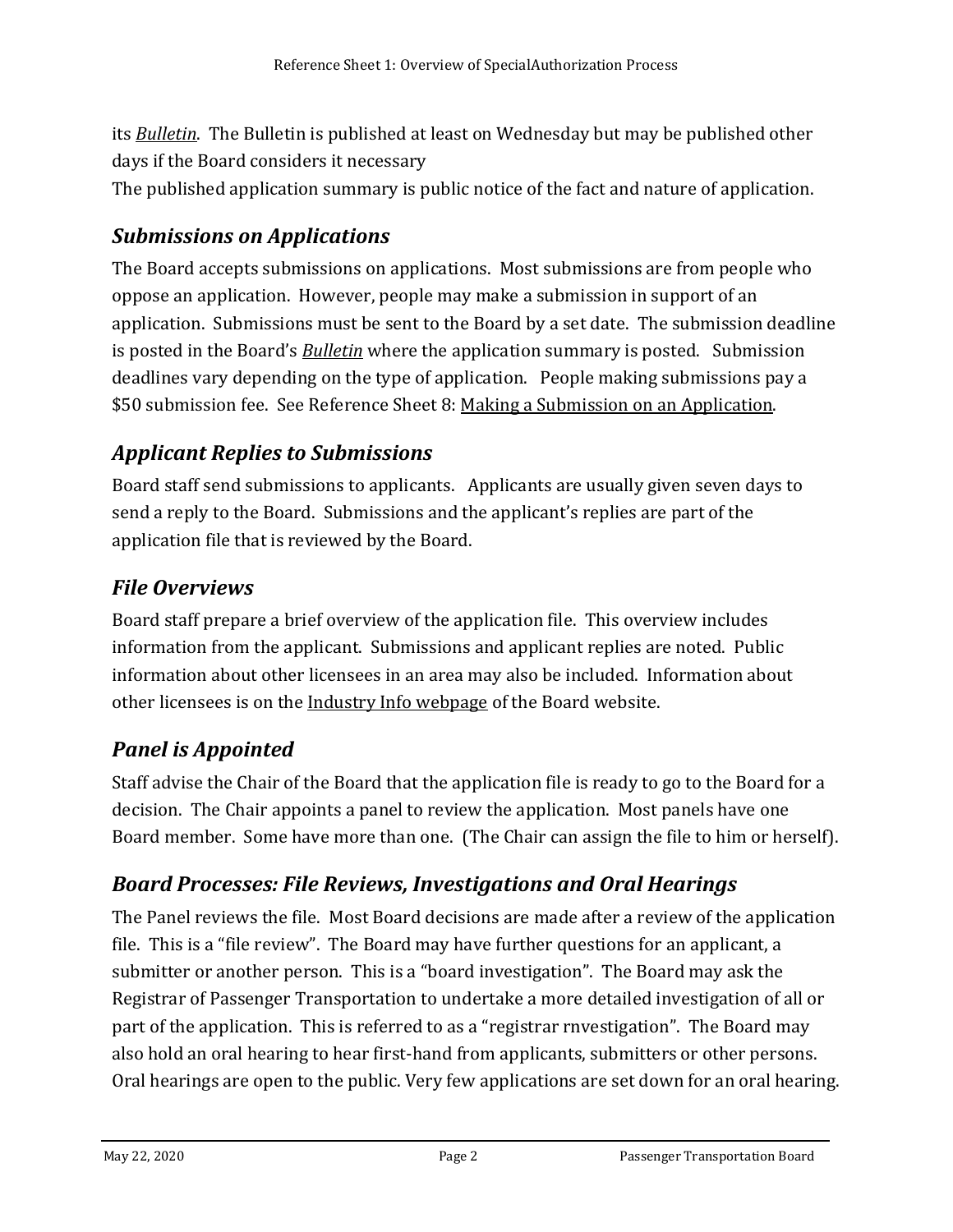# *Board Decisions*

The Board issues written decisions. The decisions include the reasons why the Board reached its decision. If an application is approved, the decision will set out the terms and conditions of licence approved by the Board. Decisions are sent to the applicant and the Registrar. Decisions are published in the *Bulletin* and posted on the Board [web site.](https://www.th.gov.bc.ca/ptb/bulletins.htm) 

# *Appeal of Board decisions*

There is no "automatic" right of appeal of Board decisions. There are only 2 grounds on which the Board may reconsider, vary or rescind a decision. These are:

- (a) information has become available that was not available at the time the decision was made, or
- (b) there has been an error in procedure.

The Board may review a decision if it is satisfied that these grounds exist. In some cases, Board decisions may be reviewed by a Court. Refer to *Reference Sheet 14: [Options after a Decision.](http://www.th.gov.bc.ca/forms/getForm.aspx?formId=1206)*

#### *Registrar of Passenger Transportation Issues Licences*

The Registrar must issue a licence before a person can start the service that the Board approved.

## *Annual Renewal of Licences (Registrar)*

Licences are valid for one year from the date of issue. The Registrar of Passenger Transportation renews licences. Licences that are not renewed expire.

## *"Urgent Public Need" (UPN) Claims*

Sometimes, the Board may decide an application without giving public notice. For this to happen, the Board must be satisfied that there is an urgent public need for the service the applicant seeks. See *Reference Sheet 5: [Urgent Public Need](http://www.th.gov.bc.ca/forms/getForm.aspx?formId=1193)*.

#### *Applications may be Dismissed*

The Board may dismiss an application without considering its merits or substance. For example, the Board may dismiss:

- incomplete applications;
- an application when the applicant does not meet a Board timeline; or,
- an application that does not have a reasonable chance to succeed.